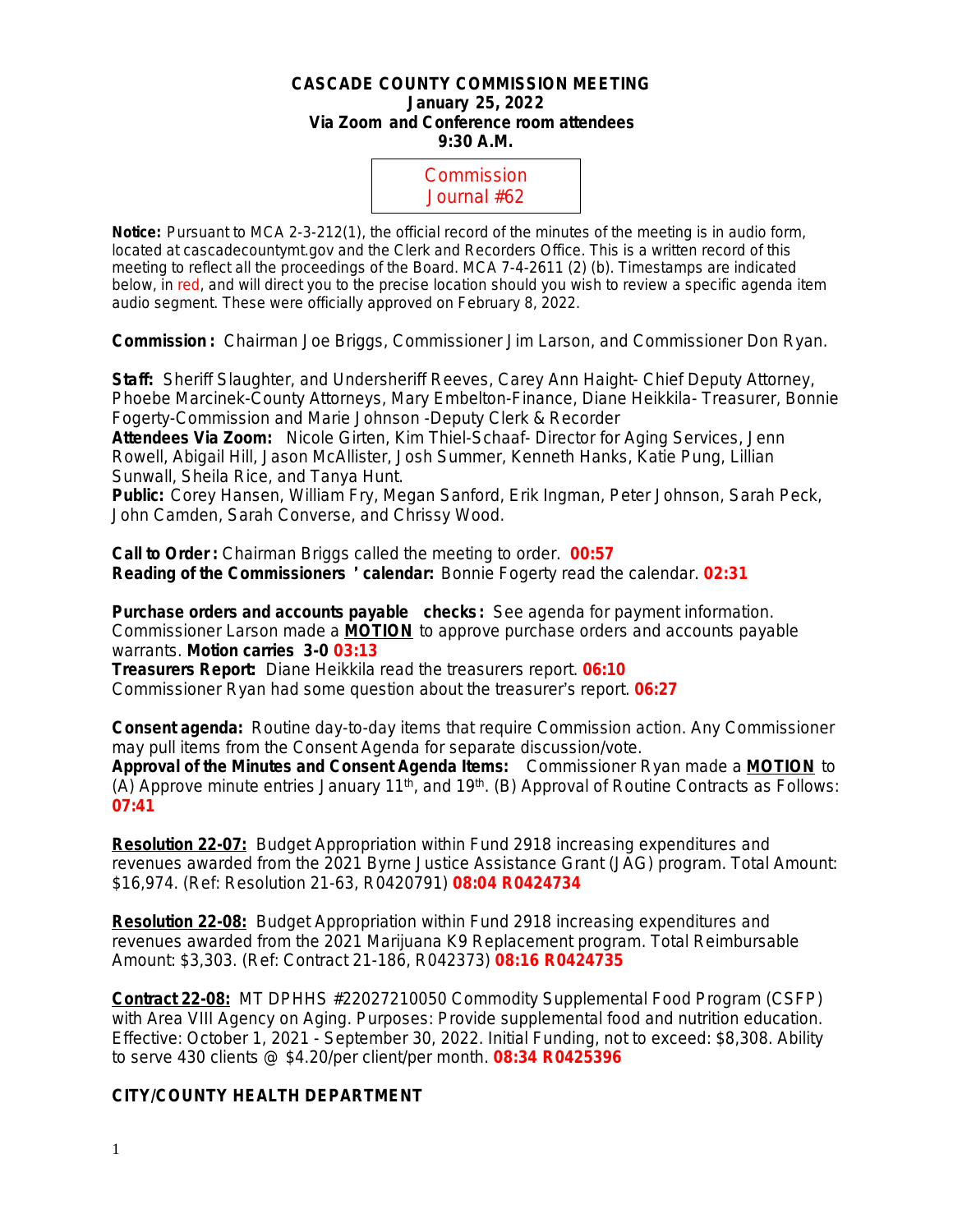**Contract 22-06:** MT DPHHS Task Order 22-07-4-51-013-0 Master Contract with Cascade County for one full-time STD Disease Intervention Specialist to conduct communicable disease investigation and intervention. Effective: January 1, 2022 - December 31, 2022. Total Amount: \$65,407 **09:24 NR**

**Motion carries 3-0 to approve items on the consent agenda . 10:11**

# **Agenda Item #1**

### **Public Hearing**

Cascade County Needs Assessment Hearing Community Development Block Grant (CDBG) & American Rescue Plan Act (ARPA).**05:53**

## **Close the Commission Meeting:**

Chairman Briggs closed the Regular Commission Meeting at 9:41 a.m.

## **Open the Public Hearing:**

Chairman Briggs opened the Public Hearing at 9:41 a.m.

## **Waived Reading of Public Notice:**

The reading of the Public Notice was waived without objection. **10:39** (See Exhibit A) **Staff Report:**

Mary Embelton read the staff report found in the Agenda Action Report. **11:26** – **15:53 Call for public needs and concerns:**

Chairman Briggs announced that this meeting will be open for public comments and concerns. **28:09**

## **Call for written additions to the record.**

A letter from TD& H (see exhibit "B"), and a letter from Big River Ruckus (see exhibit "C") were placed into the record. **29:00**

### **Chairman Briggs opened the public hearing for comment.**

Via Zoom Sheila Rice spoke to the Commission on her assessment of needs in the community. **17:52**

Via Zoom Katie Pung shared her request for funds to help with NeighborWorks projects. **23:57 Chairman Briggs called on public members present in the meeting.**

Peter Johnson and Megan Sandford presented the needs for the History Museum.

Commission questions and comments were also included in this discussion.

# **26:03-36:37**

Undersheriff Reeves voiced his concerns about the need public improvements to the jail. **37:15** Corey Hanson presented concerns for the search and rescue who need updated radios. Commission questions and comments are also included in this discussion. **39:49-46:37** Sarah Converse updated the Commission on the current and upcoming projects, **46:47-55:04** Erik Ingman presented the Centerville Public Schools sharing their aging water systems. **56:30** Lillian Sunwell via zoom spoke on behalf of Great Falls Development Authority. **1:04**

**Chairman Briggs called for more public comment, with no further response. 1:04 Chairman Briggs closed the Public Hearing at 10: 36 a.m.**

**Resume Regular Commission Meeting:**

**Chairman Briggs re-opened the Commission Meeting at 10: 36 a.m.**

# **Agenda Item #2**

Motion to Approve or Disapprove Resolution 22-09: Affirming the Allocation of ARPA funds for the NeighborWorks Affordable Housing Project. **1:05 R0424736**

Phoebe Marcinek read the background found in the Agenda Action Report. **1:06** Discussion amongst staff and Commission on this item.**1:07-1:13**

Commissioner Ryan made a **MOTION** to approve Resolution 22-09, for the Baatz Housing Project, for a total distribution of \$650,000 in ARPA funds. **Motion carries 3-0 1:13**

# **Agenda Item #3**